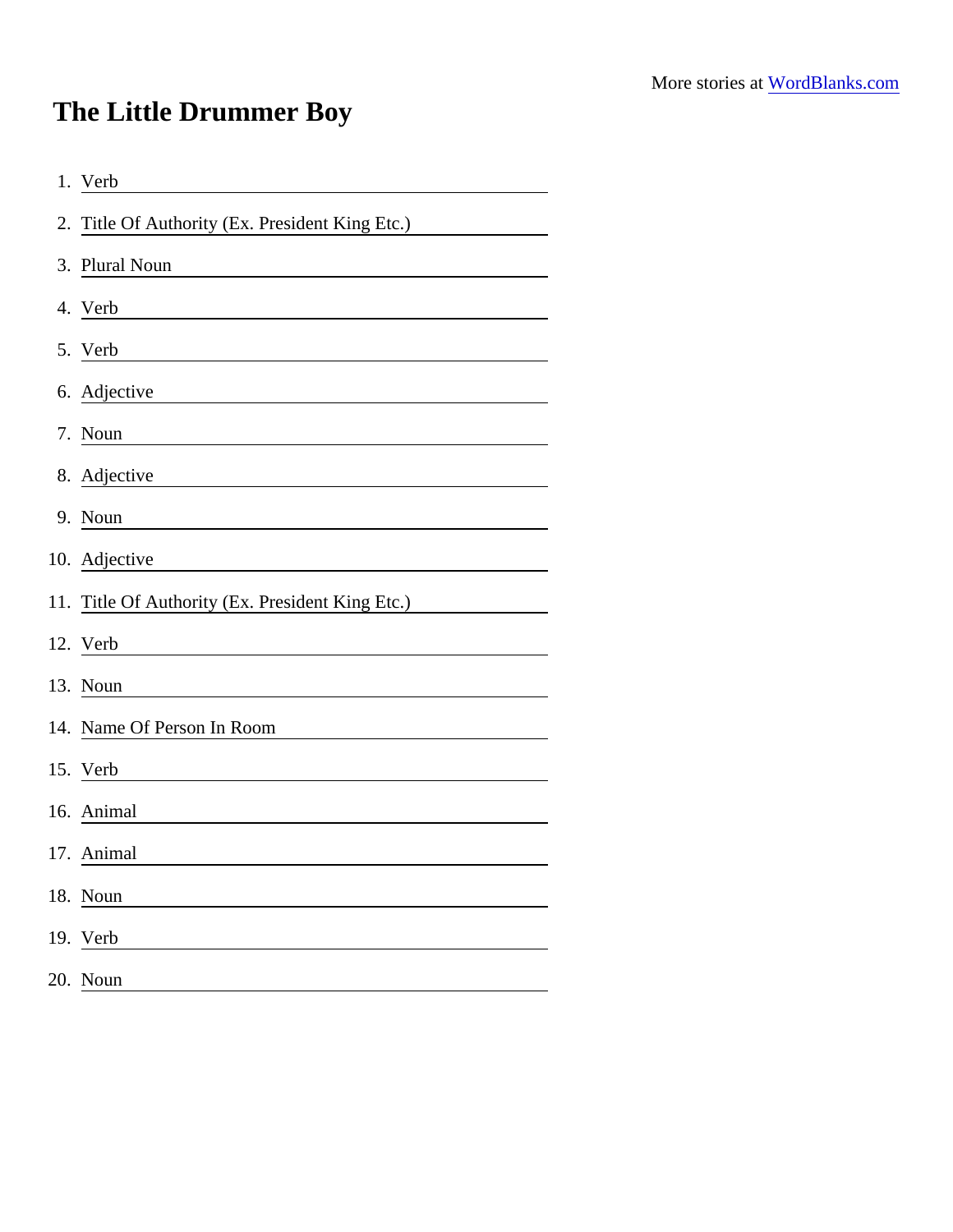## **The Little Drummer Boy**

they told me, pa rum pum pum pum

A new born Title of authority (ex. president king etc.) to see, pa rum pum pum pum pum

Our finest **Plural noun** we bring, pa rum pum pum pum

To lay before the King, pa rum pum pum pum,

rum pum pum pum, rum pum pum pum,

So to \_\_\_\_\_\_ verb \_\_\_\_\_Him, pa rum pum pum pum,

When we  $V_{\text{erb}}$  .

Adjective Noun Noun parum pum pum pum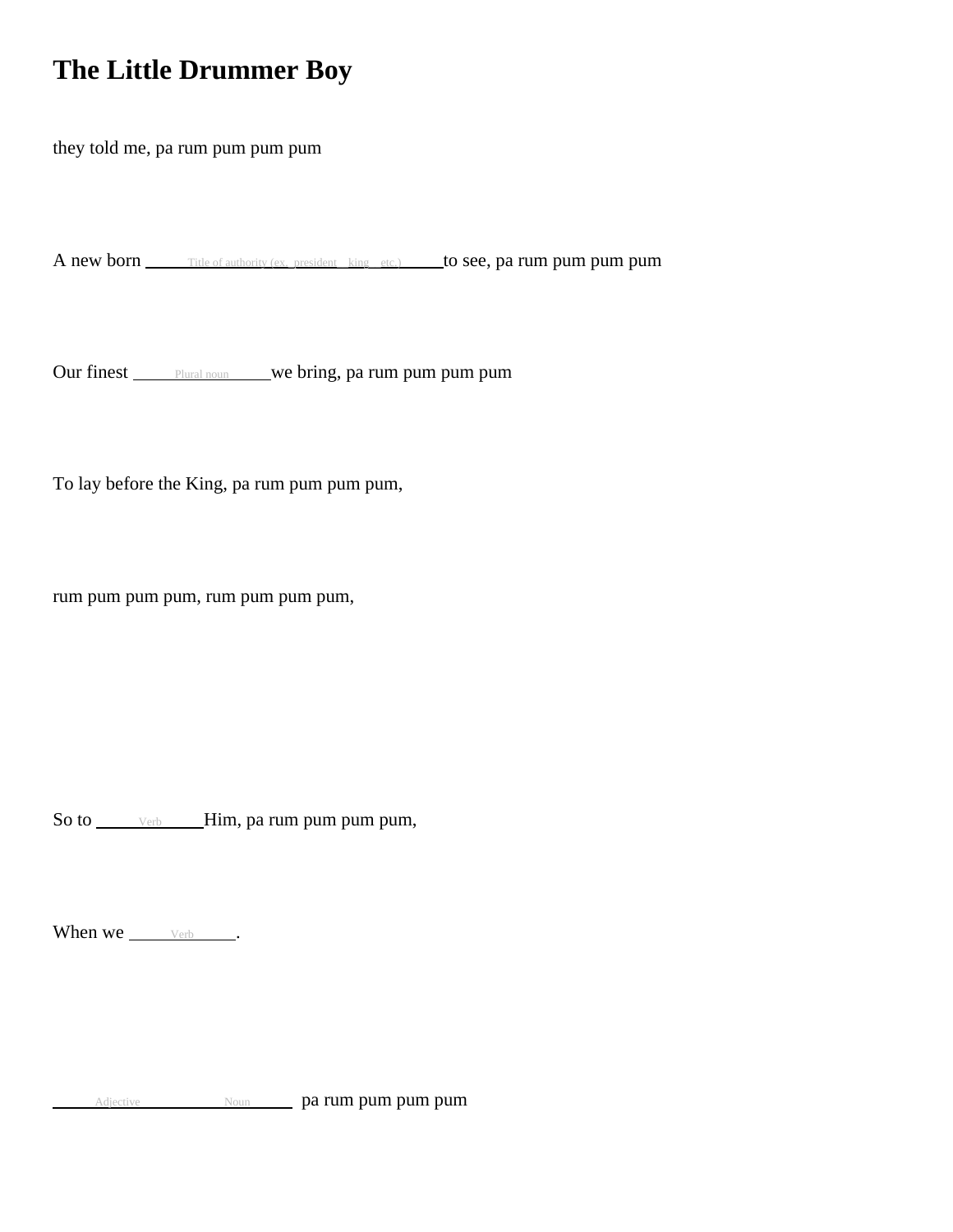I am a **Adjective** boy too, pa rum pum pum pum

I have no  $\frac{N_{\text{OUN}}}{N_{\text{OUN}}}$  to bring, pa rum pum pum pum

That\\\\\\\'s Adjective to give the Title of authority (ex. president\_king\_etc.) pa rum pum pum pum,

rum pum pum pum, rum pum pum pum,

Shall I  $\frac{1}{\sqrt{1-\frac{v_{\text{erb}}}{\sqrt{1-\frac{v_{\text{erb}}}{\sqrt{1-\frac{v_{\text{cm}}}{\sqrt{1-\frac{v_{\text{cm}}}{\sqrt{1-\frac{v_{\text{cm}}}{\sqrt{1-\frac{v_{\text{cm}}}{\sqrt{1-\frac{v_{\text{cm}}}{\sqrt{1-\frac{v_{\text{cm}}}{\sqrt{1-\frac{v_{\text{cm}}}{\sqrt{1-\frac{v_{\text{cm}}}{\sqrt{1-\frac{v_{\text{cm}}}{\sqrt{1-\frac{v_{\text{cm}}}{\sqrt{1-\frac{v_{\text{cm}}}{\sqrt{1-\frac{v_{\$ 

On  $my$   $\frac{Noun}{2}$ ?

Name of person in room Verb **pa rum pum pum pum** 

The <sub>Animal</sub> and Animal kept time, pa rum pum pum pum